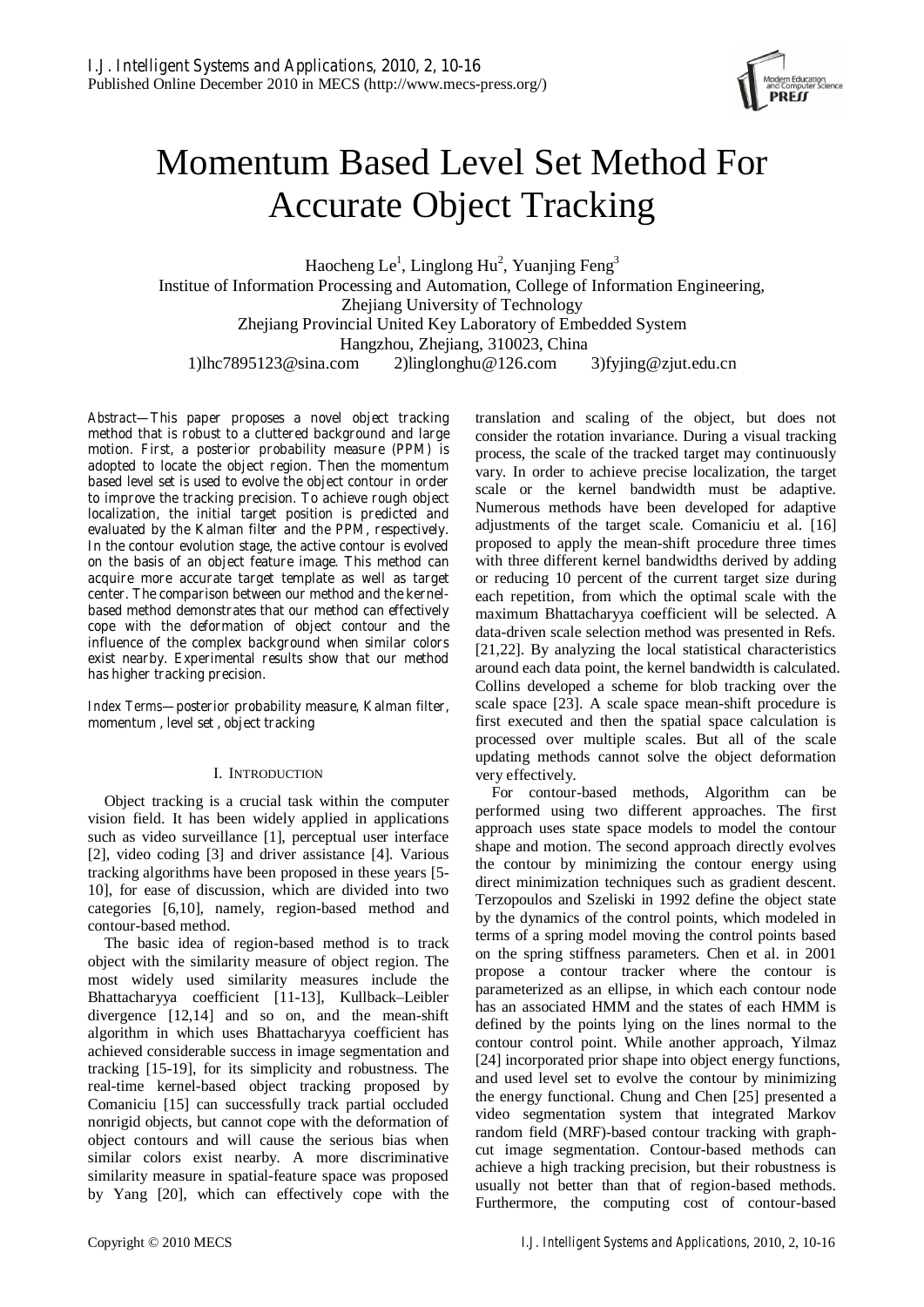methods is usually high, especially for large and fastmoving objects.

Combining the merits of region-based and contourbased methods, we introduce a robust object tracking method. First, the PPM is adopted to locate the object region, and the Kalman filter is used to determine the initial object tracking position. Then the object feature image is generated after a series of pre-processing, and the momentum based level set segmentation is used to evolve the object contour in order to improve the tracking precision.

The paper will proceed as follows. In Section II, we describe the idea of target prediction with the Kalman filter and rough object localization with PPM. Then, Section III presents how to evolve the object contour in the object feature space with the momentum based level set segmentation. This method will be tested and verified in Section IV, and simultaneously we will give out our results of experiments. Finally, Section V concludes the paper and presents ideas for our future work.

#### II. TARGET LOCALIZATION

#### *A. Target Prediction Based on the Kalman Filter*

The Kalman filter was proposed by R.E. Kalman with his famous paper in 1960, describing a recursive solution to the discrete-data linear filtering problem. It consists of a set of mathematical equations that provides an efficient computational means to estimate the state of a process, in a way that minimizes the mean of the squared error. The filter is very useful in three aspects: estimations of past, present, and even future states. In this paper, we use the Kalman filter to predict the center  $[x_0, y_0]$  of the object region before beginning to track. Let  $v<sub>r</sub>$  and  $v<sub>v</sub>$  represent the velocities in the *x* and *y* directions, respectively, and the state vector can be represented as  $x = [x_0, y_0, v_0, v_0]$ . Therefore the system can be modeled as

$$
x_{t+1} = \phi x_t + w_t \,. \tag{1}
$$

The measurement model in the form needed by the Kalman filter is

$$
z_t = Hx_t + v_t. \tag{2}
$$

where

$$
\phi = \begin{bmatrix} 1 & 0 & T & 0 \\ 0 & 1 & 0 & T \\ 0 & 0 & 1 & 0 \\ 0 & 0 & 0 & 1 \end{bmatrix}, \quad H = \begin{bmatrix} 1 & 0 & 0 & 0 \\ 0 & 1 & 0 & 0 \end{bmatrix}.
$$

Given the state model in (1) and measurement model in (2) as well as some initial conditions, the state vector  $x_{t+1}$  can be updated using the system model (for prediction) and measurement model (for updating).More details about the Kalman filter can refer to [26] and [27].

#### *B. Object Tracking with the PPM*

Image matching is an important part for visual tracking, and the Bhattacharyya coefficient usually is an efficient method. But since the influence of background feature, the optimal location obtained by Bhattacharyya coefficient may not be the exact target location. Thus, biased or even wrong location may occur in visual tracking. Taking into account the statistical features of a search region, PPM can decrease the interference of the background pixels enclosed in the model, highlight the significant target features, at the same time reduce the influence of the features shared by both the target and the background, and exhibit an excellent monotonic property and a distinct peak-like distribution [19].

The aim of image matching is to search locally for a sub-area within an image which is most similar to a predefined target model. The sub-areas to be matched against the target model is called target candidate. To reduce the computational cost,  $m_u$ -bin histograms are used. Thus, we have the target model  $q = \{q_u\}_{u = 1,\dots,m_u}$  and the target candidate  $p = { p_u }_{ u = 1,..., m_u }$ . Assuming *s* is the un-normalized histogram vector of the search region, PPM which is an evaluation of the posterior probability of a target candidate to be identified as the target can be defined as

$$
\phi(p,q) = \frac{1}{m} \sum_{u=1}^{m_u} \frac{p_u q_u}{s_u} \,. \tag{3}
$$

where  $s_u$ ,  $p_u$ , and  $q_u$  represent the *u* th elements of the un-normalized histogram vectors *s* , *p* , and *q* , respectively; *m* is the number of pixels in the target model, which is a normalization constant.

Equation (3) can be transformed to the pixel-wise form:

$$
\phi(p,q) = \frac{1}{m} \sum_{j=1}^{m} \frac{q_u(j)}{s_u(j)}.
$$
 (4)

where *j* is the pixel index,  $q_u(j)$  and  $s_u(j)$  represent the *u* th bin value of the target model histogram and the search region histogram, respectively. Obviously, we can regard the value of  $q_u(j) / s_u(j)$  as the contribution of pixel *j* to the similarity value. Thus, the PPM can be computed by accumulating individual pixel's contributions.

The pixel-wise PPM in (4) creates conditions for scale adaptation because it is simply a linear combination of contributions from individual pixels. So the PPM can be averaged to obtain an approximate contribution of each pixel to the similarity measure as

$$
\overline{\phi} = \frac{\phi(p(y^*), q)}{m}.
$$
 (5)

where  $y^*$  denotes the current target center position. The average similarity contributions of the pixels in the inner and outer layers are denoted as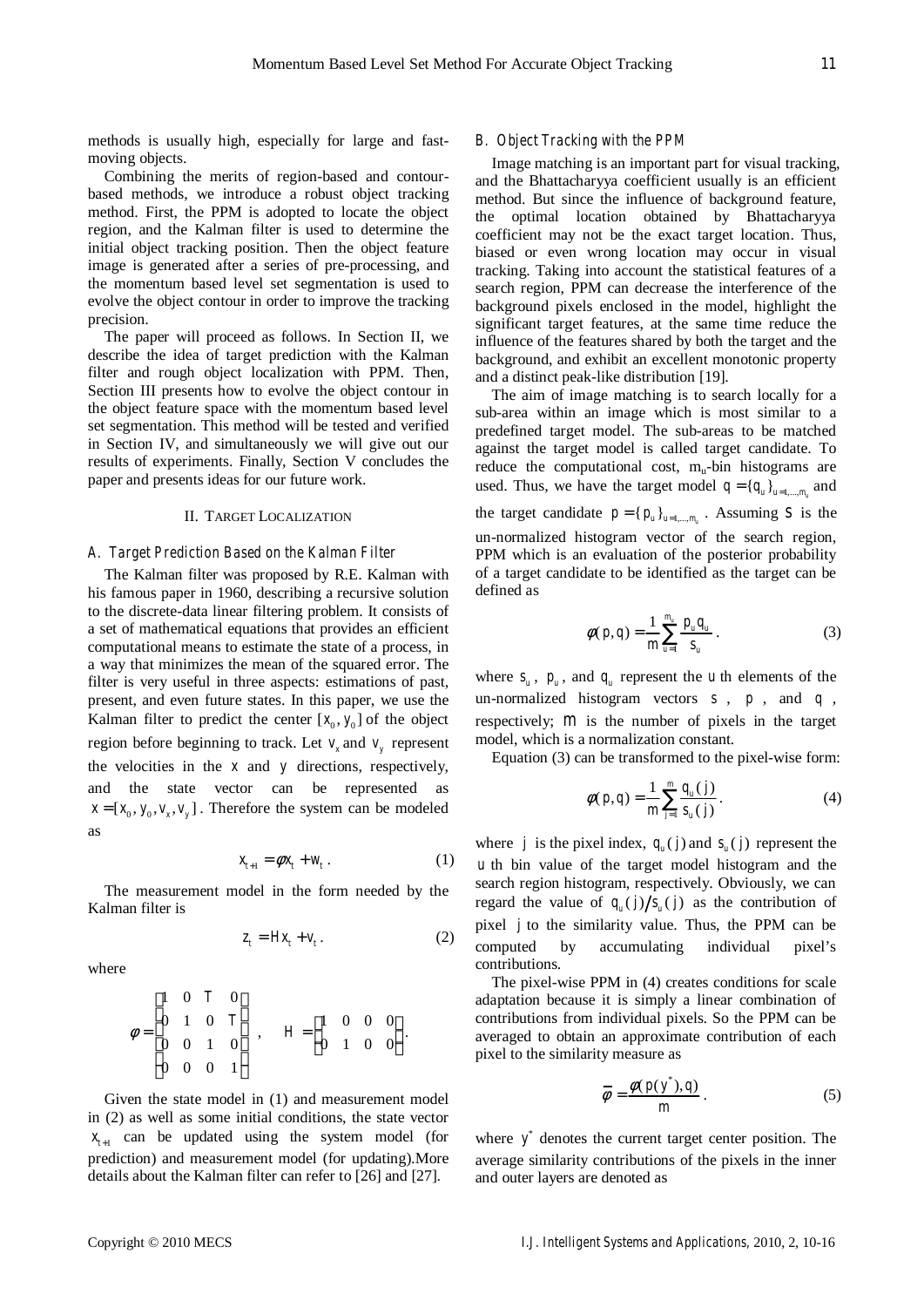$$
\overline{\phi}_i, i = -a, ..., 0, ..., a
$$
 (6)

where  $i < 0$  means the *i* th inner layer,  $i > 0$  means the *i* th outer layer, and  $i = 0$  represents the target region border.

An empirical scale adaptation formula is given as

$$
w(k+1) = \begin{cases} w(k) + 2 & \text{if } \overline{\phi}_{-1} > 0.8 \text{ and } \overline{\phi}_{0} > 0.75 \text{ and} \\ \overline{\phi}_{1} > 0.6 \\ w(k) - 2 & \text{if } \overline{\phi}_{0} < 0.6 \text{ and } \overline{\phi}_{1} < 0.3 \\ w(k) & \text{else} \end{cases}
$$
(7)

where  $w(k)$  is the size of the target region at frame  $k$ .

The detailed object localization and scale adaptation process with PPM was introduced in [28].

### III. EVOLUTION OF OBJECT CONTOUR

After the target localization with the PPM, the object feature image is generated after a series of pre-processing such as background subtraction or using the color probability density information in the object region. Then we adopt the momentum based level set segmentation to evolve the object contour in the object feature space, in order to improve the tracking precision.

## *A. The Momentum Based Level Set Segmentation*

Level set method was proposed by Osher and Sethian, which can compatibly solve the problem of arbitrary topology change. To improve the convergence and the search speed, while reaching the global optima as fast as possible, in this paper, we use a momentum based level set segmentation method by simulating the physical properties of inertia and momentum and effectively allowing the search to avoid local optima and accelerating in favorable directions [29]. It has employed a simple energy functional based on a weighted region term combined with a penalty on curve length for regularization. Obviously, our goal is to maximize:

$$
E(C) = \iint_{\Omega_C} f(x, y) dx dy - \alpha \int_C ds . \tag{8}
$$

where *C* is a 1D curve embedded in a 2D domain,  $\Omega_c$  is the inside region of  $C$ ,  $f(x, y)$  is a scalar function called cost function and  $\alpha$  is a regularization weight parameter.

Translating (8) to a level set partial differential equation (PDE) so we acquire a familiar level set equation:

$$
\frac{\partial \phi}{\partial t} = -f(x, y) |\nabla \phi| + \alpha \kappa |\nabla \phi|.
$$
 (9)

where  $\kappa$  is the curvature of the contour.

Turning to gradient descent with momentum, a search direction is chosen according to:

$$
s_k = -\eta (1 - \omega) \nabla f_k + \omega s_{k-1} \,. \tag{10}
$$

where  $\eta$  is the learning rate and  $\omega \in [0,1]$  represents the momentum.

The difference between two subsequent time instances of the level set function is taken to approximate the direction of the gradient, and the entire level set function can be represented as one vector:

$$
\nabla f(t_n) \approx \frac{\phi(t_n) - \phi(t_{n-1})}{\Delta t} \,. \tag{11}
$$

Note that this is really an approximation, depending on the time interval between two adjacent points  $\Delta t = t_n - t_{n-1}$ . Therefore we update the level set function with a momentum term:

$$
s(t_n) = -\eta(1-\omega)\frac{\hat{\phi}(t_n) - \phi(t_{n-1})}{\Delta t} + \omega s(t_{n-1}).
$$
 (12)

$$
\phi(t_n) = \phi(t_{n-1}) + \Delta t s(t_n) \tag{13}
$$

The procedure of Update Level set is:

- Step1: Given the level set function  $\phi(t_{n-1})$ , the next intermediate time step  $\hat{\phi}(t_n)$  can be computed according to (9).
- Step2: Compute the approximate gradient by (11).
- Step3: Compute a step  $s(t_n)$  according to (12).



Figure 1. Tracking of the ice hockey sequence with the kernel-based method (top) and our method (bottom). Frames 1, 6, 13, 21, and 37 are shown.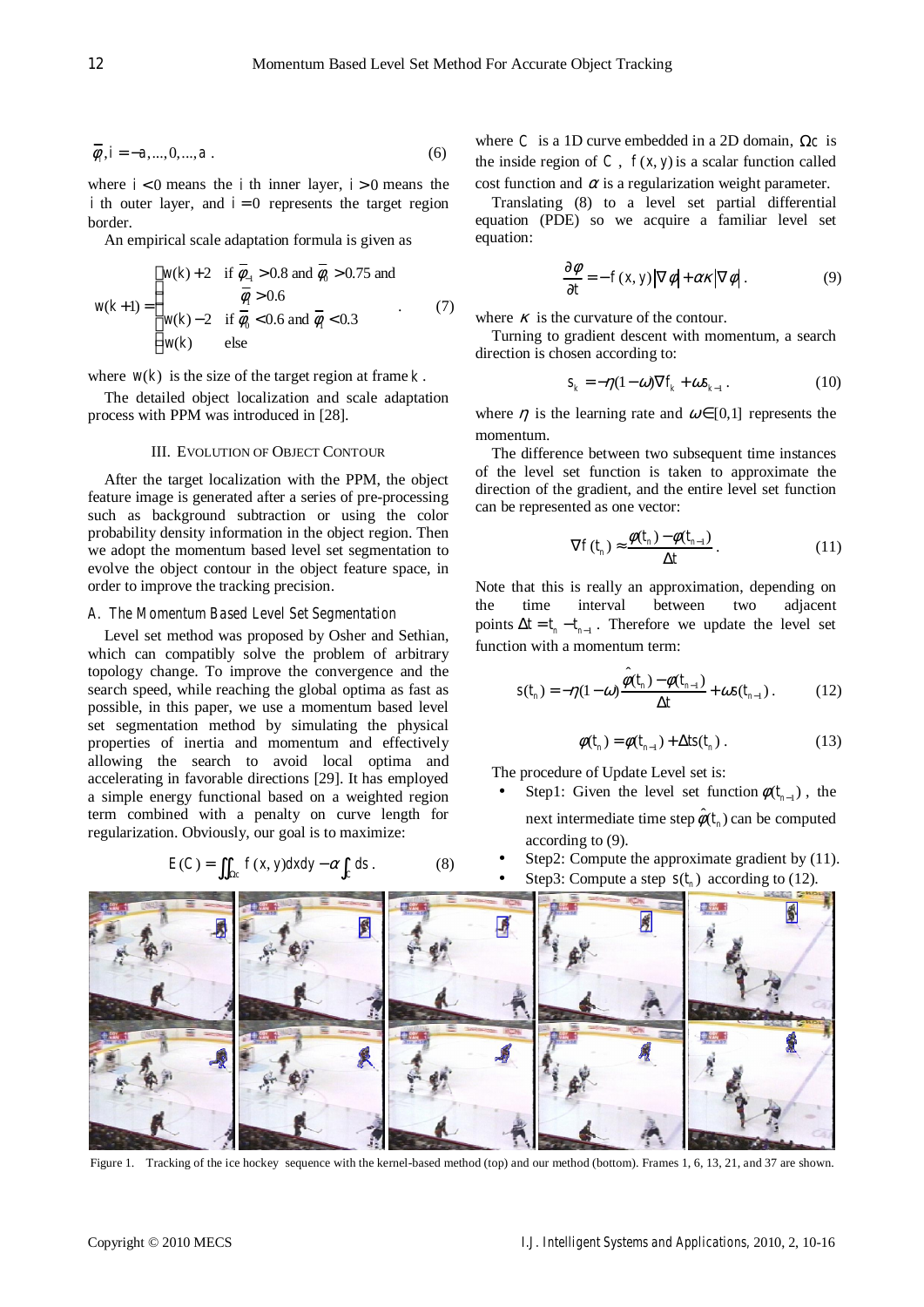

Figure 2. Tracking of the vehicle1 sequence with the kernel-based method (top) and our method (bottom). Frames 1, 9, 19, and 23 are shown.



Figure 3. Tracking of the vehicle2 sequence with the kernel-based method (top) and our method (bottom). Frames 1, 10, 30,and 37 are show.

Step4: Compute the next time step  $\phi(t_n)$  by (13) and the intermediate level set function computed in Step 1 will be replaced.

## *B. Evolution Control*

We define the convergence condition as  $|\nabla f|_{\infty} < 0.03$ , with  $\nabla f$  given in (13). If the convergence condition is satisfied, iteration stops, otherwise, iteration continues.

## IV. EXPERIMENTAL RESULTS AND DISCUSSION

In order to test and verify the effectiveness of proposed algorithm, we did some experiments of videos, and have implemented our idea with Matlab7.0.1 on Windows Xp, AMD Athlon(tm) 64 X2 Dual Core CPU, 1.9GHz, 2GB RAM.

Fig. 1 shows the tracking results of the ice hockey sequence with the kernel-based method [15] and our method, in which the frames with deformation are shown. The ice hockey sequence has 40 frames of  $240 \times 320$ pixels. The scale of the kernel is adjusted with  $\pm$  10% of the current size. The color spaces for our method and the kernel-based method are both quantized into  $16\times 16\times$ 16 bins. Fig. 2 and Fig. 3 show the tracking results of two vehicle sequences that obtained by ourselves with the kernel-based method [15] and our method, which has 28 frames of 576×704 pixels and 37 frames of 576× 704 pixels, respectively. The first frames are all the manual initialization, in which we can see that a higher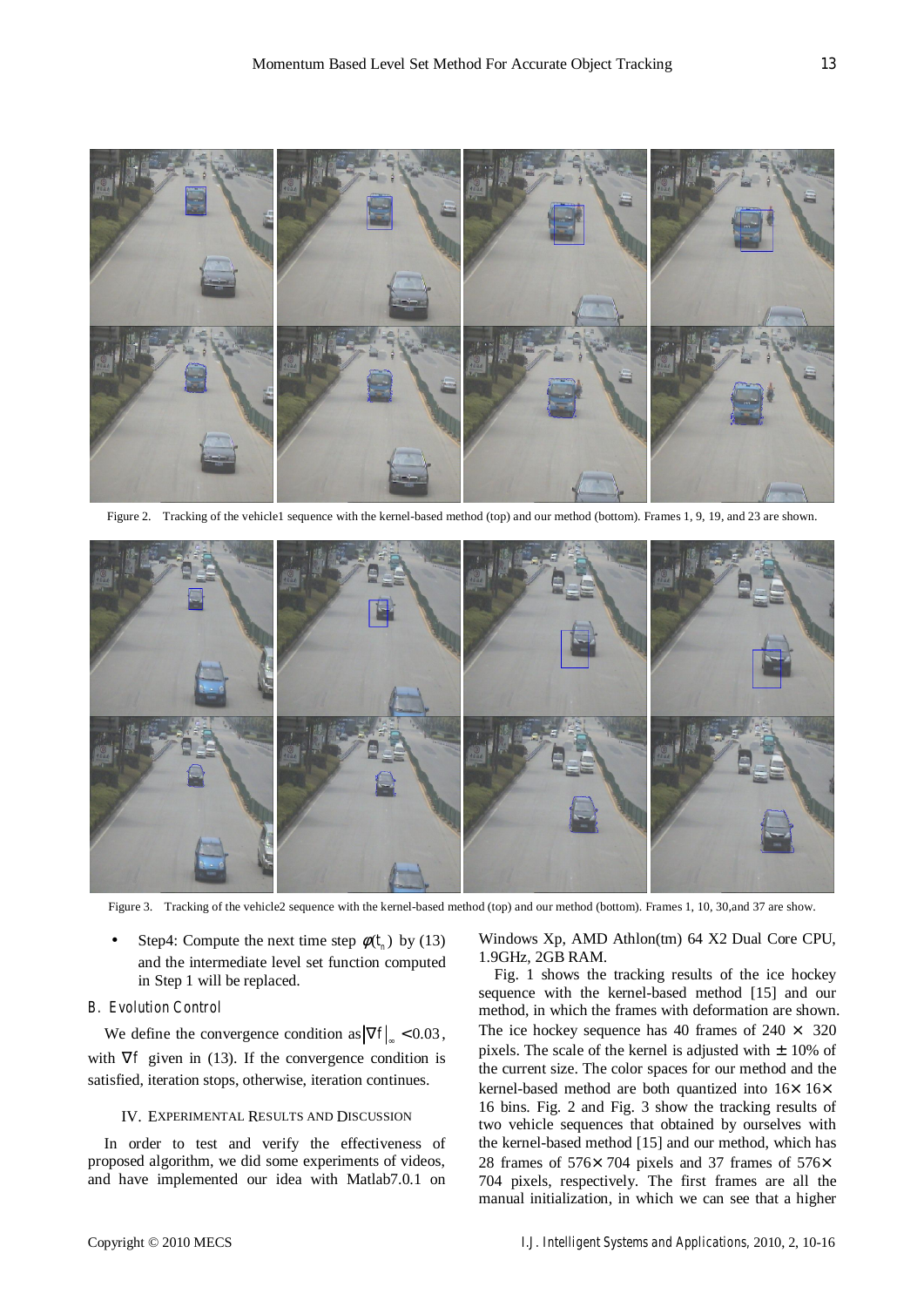precision target template is obtained with contour segmentation algorithm, eliminating the background interference in a way. In Fig. 1, because of background pixels included in target template and deformation of the athlete while fast moving, a bias occurs in frame 13. As for two vehicle sequences, since the traffic system usually track the vehicles for some time to get useful information like velocity, licensing information and so on, we just select a certain drive distance to track. The environment of the road becomes more complex than the ice hockey sequence, so the difficulty of the tracking task is higher. In Fig. 2, the kernel-based method has a bias through the sequence and the bias becomes more obvious when a motorcycle appears from the back of the target, while our method performs very well. In Fig. 3, the kernel-based method maintains a distinct bias owing to the similarity of the colour between the road and the target.

In order to evaluate the tracking precision quantitatively, we adopt the error measure as follows:

$$
error = 1 - \frac{(O_1 \cap O_2) \cup (B_1 \cap B_2)}{O_1 \cup B_1}.
$$
 (14)

where  $O_1$  and  $B_1$  are the object region and background region in the manual segmentation result,  $O_2$  and  $B_2$  are the object region and background region in the segmentation result with the object tracking method. Meanwhile, the location error of object center is adopted to evaluate the location precision, which is defined as follows:

 $d = \|C_1 - C_2\|$ . (15)

where  $C_a$  and  $C_m$  are the object center coordinates of the object tracking and manual segmentation results, respectively. Fig. 4 which shows the tracking errors of Figs. 2 and 3, respectively, indicates that our method can cope with the deformation and the scale change more effectively than the kernel-based method, so our method can achieve a higher tracking precision. Fig. 5 which shows the location errors of Figs. 2 and 3, respectively, indicates that our method can reduce the influence of the background and has the better location of object center than the kernel-based method for most frames. The average time performance of our method in the ice hockey sequence is about 0.16s per frame, it can reach the requirement of real-time tracking. But when the target becomes bigger like vehicles, the average time per frame gets longer which is about 3s.

# V. CONCLUSION

By combining the merits of the region-based method and the contour-based method, we have presented a robust object tracking method. Using the Kalman filter and PPM, we can locate the object effectively in complex condition with partial occlusions, camera motion, clutter, object deformation etc. In order to improve the tracking precision, we used the contourbased method to track the object contour precisely after the target localization. The experimental results demonstrated that our method can achieve a higher tracking precision than that of the kernel-based method, but our method is not competent for real-time tracking when the target is large and fast moving.

In the future, an important direction for us to study is



Figure 4. Comparison of the tracking error. (a) Tracking error of Fig. 2. (b) Tracking error of Fig. 3.



Figure 5. Comparison of the location error. (a) Location error of Fig. 2. (b) Location error of Fig. 3.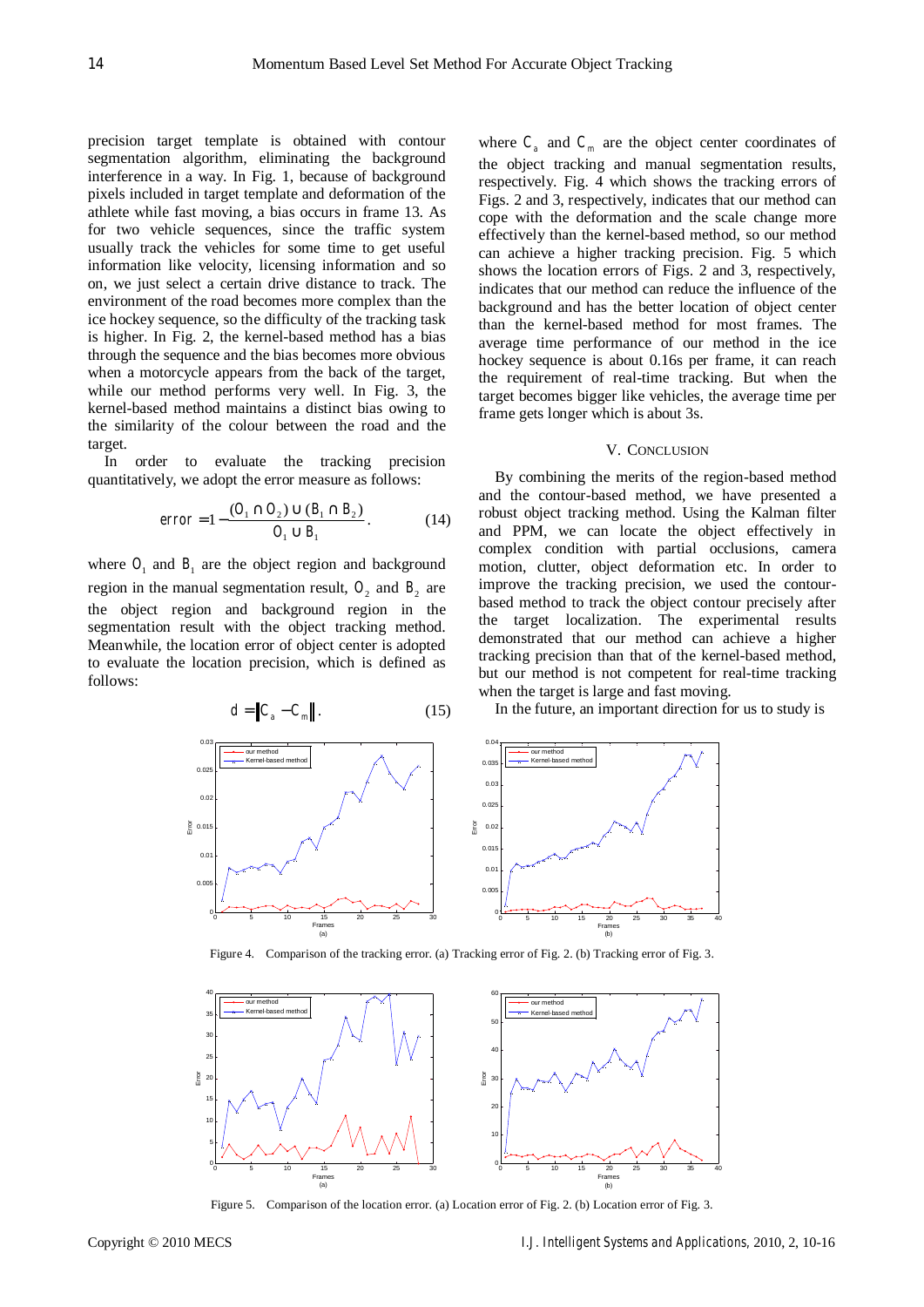that how to combine PPM with other fast algorithms such as mean-shift to improve the time performance and how to remove the shadow entirely. What's more, we will further study to propose more efficient methods to extract the contour also for saving time.

## ACKNOWLEDGMENT

We would like to thank Zhejin Wang for his helpful discussions. We would also like to thank Peidong Zhou for dealing with the problems of typesetting. This work was supported by the National Natural Science Foundation of PRC (No.50908213).

#### **REFERENCES**

- [1] M. Greiffenhagen, D. Comaniciu, H. Niemann and V. Ramesh, "Design, Analysis and Engineering of Video Monitoring Systems: An Approach and a Case Study", Proc. IEEE, vol. 89, no. 10, pp.1498-1517, 2001.
- [2] G. Bradski, "Computer Vision Face Tracking as a Component in a Perceptual User Interface", Proc. IEEE Workshop Applications of Computer Vision, pp. 214-219, 1998.
- [3] A. Eleftheriadis and A. Jacquin, "Automatic Face Location Detection and Tracking for Model-Assisted Coding of Video Teleconferences sequences at low bitrate", Signal Processing: Image Communication, vol. 7, no. 4-6, pp. 231-248, 1995 .
- [4] U. Handmann, T. Kalinke, C. Tzomakas, M. Werner and W. Seelen, "Computer Vision for Driver Assistance Systems", Proc. SPIE, vol. 3364, pp. 136-147, 1998.
- [5] E.S. Baker, R.D. DeGroat, "A correlation-based subspace tracking algorithm", IEEE Trans. Signal Process, vol. 46, no. 11, pp. 3112–3116, 1998.
- [6] L.G. Brown, "A survey of image registration techniques", ACM Comput. Surveys, vol. 24, no. 4, pp. 325–376, 1992.
- [7] B.K.P. Horn, B.G. Schunk, "Determining optical flow", Artif. Intell, vol. 17, no. 13, pp. 185–203, 1981.
- [8] J. Malki, L. Mascarilla, E.H. Zahzah, P. Boursier, "Directional relations composition by orientation histogram fusion", IEEE Conference on Pattern Recognition, vol. 3,pp. 758–761, 2000.
- [9] S.M. Smith, J.M. Brady, "real-time motion segmentation and shape tracking", IEEE Trans. Pattern Anal. Mach. Intell, vol. 17, no. 8, pp. 814–820, 1995.
- [10] B. Zitova, J. Flusser, "Image registration methods: a survey", Image Vis. Comput,vol. 21, pp. 977–1000, 2003.
- [11] A. Djouadi, O. Snorrason, F. Garber, "The quality of training-sample estimates of the coefficient", IEEE Trans. Pattern Anal. Mach. Intell, vol. 12, pp. 92–97, 1990.
- [12] T. Kailath, "The divergence and Bhattacharyya distance measures in signal selection", IEEE Trans. Commun. Technol, vol. 15, pp. 52–60, 1967.
- [13] J. Lin, "Divergence measures based on the Shannon entropy", IEEE Trans. Inf. Theory, vol. 37, pp. 145–151, 1991.
- [14] T.L. Liu, H.T. Chen, "Real-time tracking using trustregion methods", IEEE Trans. Pattern Anal. Mach. Intell, vol. 26, no. 3, pp. 397–402, 2004.
- [15] D. Comaniciu, V. Ramesh, P. Meer, "Kernel-based object tracking", IEEE Trans. Pattern Anal. Mach. Intell, vol. 25, no. 5, pp. 564–577, 2003.
- [16] D. Comaniciu, V. Ramesh, P. Meer, "Real-time tracking of non-rigid objects using mean shift", IEEE Comput. Vision Pattern Recognition, vol. 2, pp. 142–149, 2000.
- [17] D. Comaniciu, P. Meer, "Mean shift: a robust approach toward feature space analysis", IEEE Trans. Pattern Anal. Mach. Intell, vol. 24, no. 5, pp. 603–619, 2002.
- [18] Y. Cheng, "Mean shift, mode seeking, and clustering", IEEE Trans. Pattern Anal. Mach. Intell, vol. 17, no. 8, pp. 790–799, 1995.
- [19] G. Hager, M. Dewan, C. Stewart, "Multiple kernel tracking with ssd", IEEE Conference on Computer Vision Pattern Recognition, vol. 1, pp. 790–797, 2004.
- [20] C. Yang, R. Duraiswami and L. Davis, "Efficient meanshift tracking via a new similarity measure", Proc. IEEE Comput. Soc. Conf. Comput. Vision Pattern Recognit. (CVPR), vol. 1, pp. 176–183, 2005.
- [21] D. Comaniciu, "An algorithm for data-driven bandwidth selection", IEEE Trans Pattern Anal. Mach. Intell, vol. 25, no. 2, pp. 281–288, 2003.
- [22] D. Comaniciu, V. Ramesh, P. Meer, "The variable bandwidth mean shift and data-driven scale selection", IEEE Int. Conf. Comput. Vision,vol. 1, pp. 438–445, 2001.
- [23] R.T. Collins, "Mean-shift blob tracking through scale space", IEEE Comput. Soc. Conf. Comput. Vision Pattern Recognition, vol. 2, pp. II-234–40, 2003.
- [24] A. Yilmaz, X. Li, and M. Shah, "Contour-based object tracking with occlusion handling in video acquired using mobile cameras", IEEE Trans. Pattern Anal. Mach. Intell, vol. 26, no. 11, pp. 1531–1536, 2004.
- [25] C.Y. Chung and H.H. Chen, "Video object extraction via MRF-based contour tracking," IEEE Trans. Circuits Syst. Video Technol, vol. 20, no. 1, pp. 149–155, 2010.
- [26] R.E. Kalman, "A new approach to linear filtering and prediction problems," Trans. Am. Soc. Mechan. Eng.-J. Basic Eng, vol. 82, no. 1, pp. 35–45, 1960.
- [27] G. Welch and G. Bishop, "An introduction to the Kalman filter," Dept. Comput. Sci, pp. 95-041, 2004.
- [28] Z.R. Feng , N. Lu, and P. Jiang, "Posterior probability measure for image matching", Pattern Recognition, vol. 41, pp. 2422 – 2433, 2008.
- [29] G. Läthén, T. Andersson, R. Lenz, and M. Borga. "Momentum Based Optimization Methods for Level Set Segmentation", SSVM 2009, LNCS 5567, pp. 124–136, 2009.



**Haocheng. Le** received his B. Sc. degree in automation from Zhejiang University of Technology, China, in 2010, and he is currently a graduate student in Zhejiang University of Technology, China. His research interests include computer vision and pattern recognition, artificial intelligence,

etc.